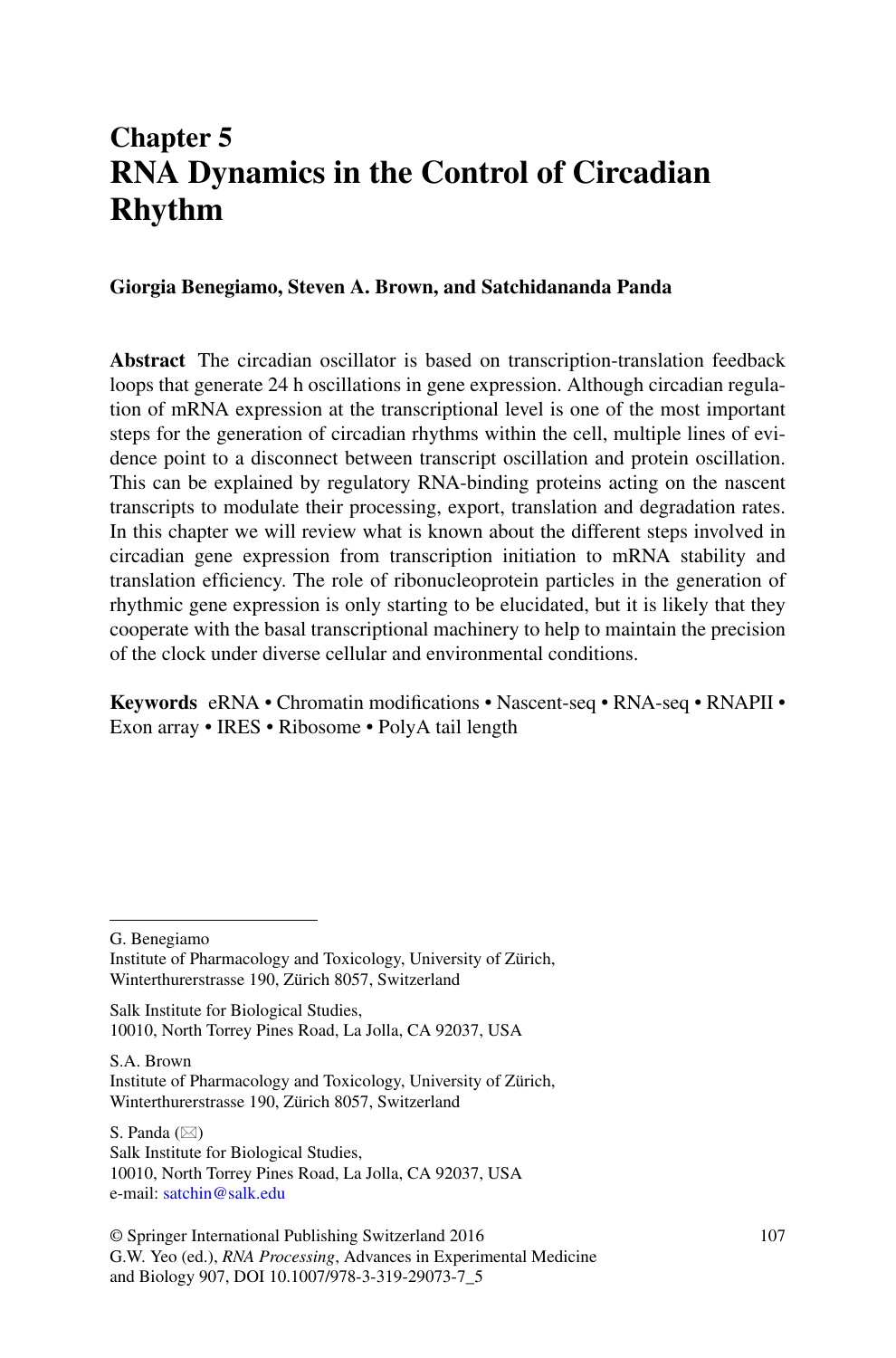#### **1 Introduction**

 To adapt to predictable daily changes in the environment, organisms developed mechanisms to anticipate these changes and respond appropriately. Central to this coordination is an intrinsic *oscillator* that generates *circadian rhythms* of behavior, physiology and metabolism. Anatomically, in mammals, the hypothalamic Suprachiasmatic Nucleus (SCN) consisting of  $\sim$  20,000 neurons functions is the master circadian oscillator. However, the molecular mechanism of the circadian clock is cell autonomous and is present in almost every cell of our body. The SCN oscillator uses synaptic and diffusible factors to orchestrate rhythms in peripheral tissues in appropriate phases.

 The molecular circadian oscillator is based on transcription-translation feedback loops with time-delays that generate 24-h oscillations in many of its constituents. Circadian rhythms in animals are endogenous self-sustaining  $\sim$  24 h rhythms generated by the basic mechanism of cell autonomous transcriptional feedback loops conserved from flies to human. Both components and mechanisms of circadian rhythms are largely conserved in animals [1]. The transcriptional activators CLOCK and BMAL1 dimerize and activate the transcription of Period (*per*) and Cryptochrome (*cry*). The PER/CRY heterodimer, in turn, represses the transcriptional activities of CLOCK/BMAL1 [2]. In an interconnected loop, nuclear hormone receptors REV-ERB and ROR act as repressors and activators to drive rhythmic transcription of several clock components  $[3, 4]$ .

 The molecular circadian clock drives rhythmic transcription from a large number of genes by (a) directly binding to the respective *cis* -regulatory sites, (b) indirectly by their immediate targets that are also transcription factors, (c) by post transcriptional regulations, and (d) by functional interactions with several signaling and transcriptional regulators. In any given tissue in insects and mammals, up to 15 % of the expressed genome exhibit a circadian expression pattern, with peak levels of expression of different transcripts timed to different times of the day or night [1].

 Genomics studies have shown that the steady-state levels of a large number of transcripts show daily oscillations. Immediately after transcription initiation and throughout their life cycles, RNAs are bound by a large number of proteins, some of which remain stably bound while others are subject to dynamic exchange. These complexes containing RNAs and their associated proteins constitute the ribonucleoprotein particles (RNPs). The combination of factors binding to a particular RNA and their position along the transcript determines every step of RNA regulation throughout its lifetime. Given the large number of protein coding, small RNAs, miRNAs, ncRNAs that show circadian rhythm in different tissues, and the indirect evidence for circadian rhythm in ribosome turnover, proteins that bind to these RNAs to process, transport, stabilize, translate or degrade can have a profound impact on circadian rhythms in cellular and organismal function.

 Upon transcription, not all mRNAs immediately enter the translationally active pool. Some destined for a particular subcellular location travel in multi-mRNA packets or particles and are held in a quiescent state awaiting either proper subcellular localization or a signal that timing is now right to make protein  $[5]$ . Similarly it is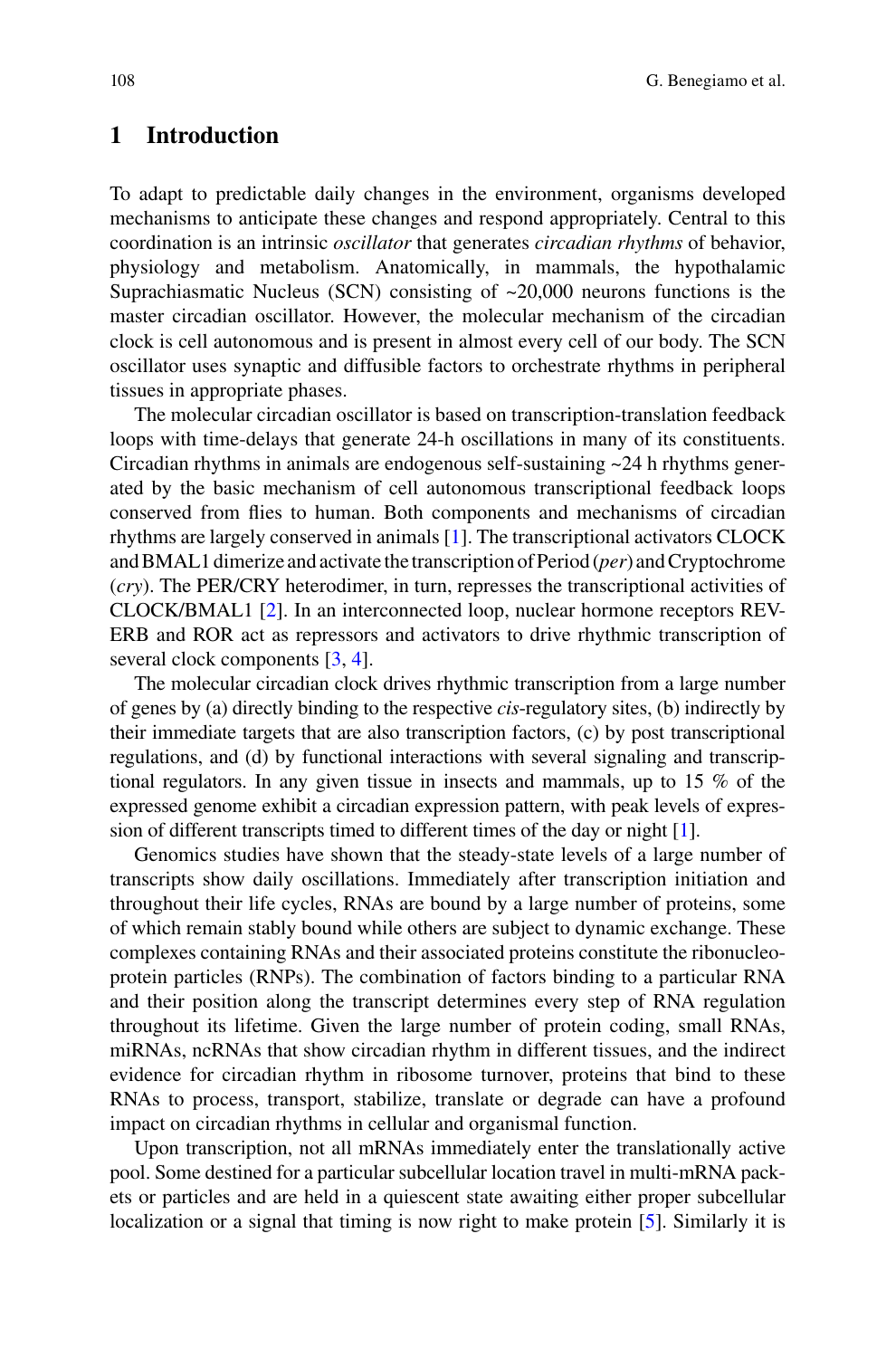also conceivable that some RNAs accumulate in ribonucleoprotein bodies inside the nucleus waiting to be processed or exported until a second signal is received. This integrated model for the regulation of gene expression fits very well to the features of biological clocks, whose function is to synchronize and adapt internal biological processes to environmental stimuli. Furthermore, the time lag between nascent RNA and mRNA for many of the circadian transcripts is specific to the transcript, which suggests that some type of post-transcriptional regulation at splicing or polyadenylation must play a role to maintain such phase relationship. Posttranscriptional events can also buffer variable transcriptional output to generate robust and reproducible rhythms of mRNA expression and protein synthesis. Overall, there is ample evidence for potential roles of RBPs in circadian organization; however, there are very few RBPs with known function in the circadian function. We will review all the different levels at which gene expression shows circadian variation, from transcription initiation to mRNA stability and translation efficiency and cite specific examples of RBPs regulating circadian function.

#### **2 Circadian Regulation of Transcription Initiation**

 With increased understanding of the mechanism of transcription initiation, it is becoming apparent that in addition to the RNA polymerase complex, several proteins involved in chromatin modification and several RNAs, including enhancer RNAs, non-coding RNAs, and antisense RNAs, play an integral role in initiation and initiation rate. Transcription is the first step of gene expression, and it starts with the binding of the enzyme RNA polymerase II to a segment of DNA. Of particular importance for transcription initiation is the carboxy-terminal domain (CTD) of RNA polymerase II.

 The RNA polymerase II CTD typically consists of up to 52 repeats of the sequence Tyr-Ser-Pro-Thr-Ser-Pro-Ser and it serves as a flexible binding scaffold for numerous nuclear factors, determined by the phosphorylation patterns on the CTD repeats. RNA polymerase II can exist in two main forms: RNAPII0, with a highly phosphorylated CTD, and RNAPIIA, with a nonphosphorylated or hypophosphorylated CTD. The phosphorylation state changes as RNAPII progresses through the transcription cycle: the initiating RNAPII is form IIA, and the elongating enzyme is form II0. The phosphorylated CTD physically links pre-mRNA processing to transcription by tethering processing factors to elongating RNAPII, e.g., 5′-end capping, 3′-end cleavage, and polyadenylation. Nearly all of our knowledge of genome-wide transcriptional and post-transcriptional regulation of circadian transcription comes from experiments done in several labs on male mouse liver. In these experiments the adult mice are fed a normal diet ad libitum and entrained to 12 h light: 12 h dark (LD) cycle for a few days. If the mice are held under LD cycle conditions during sample collection, the sampling times are represented as Zeitgeiber time (ZT), where the time of lights-on is considered ZT0. If the mice are transferred to constant darkness prior to sample collection, the timing is represented as Circadian time (CT), where CT0 roughly corresponds to the subjective time of lights-on (or equivalent to ZT0). The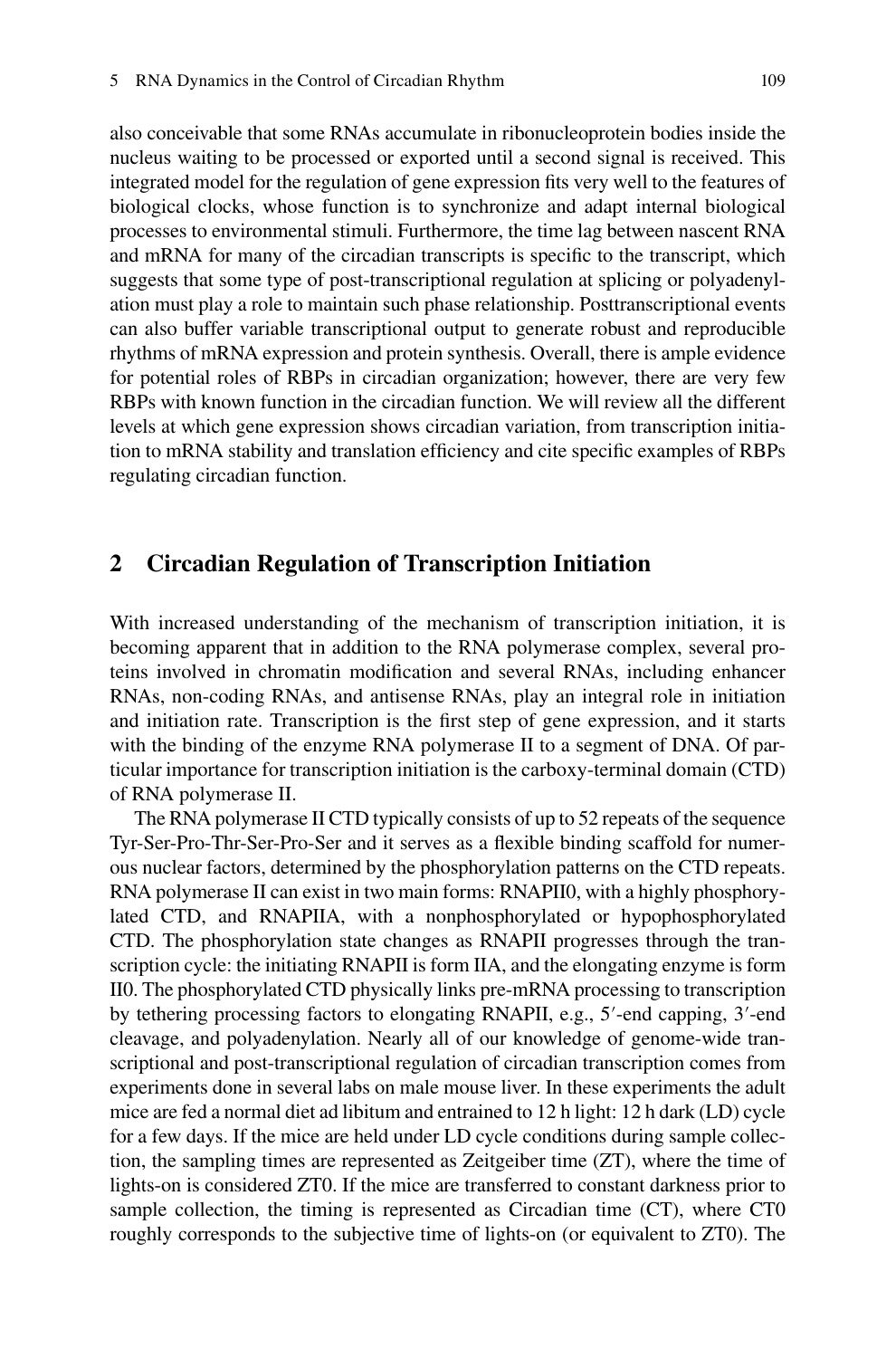data collected from different times of at least a full day is analyzed by fitting to a wave function, so that the probability values related to robustness of oscillation, peak and trough time/phase of oscillation can be derived. Detected oscillation in given molecules or their activities and the associated phase or time of peak or trough level can be used to explain potential sequence of regulatory events. Due to changes in experimental conditions and sampling frequency, the circadian rhythm parameters might be slightly different in different manuscripts. Therefore, it is relevant to compare the phase information from the same experiment.

 Among several published circadian ChIP-seq experiments, the large number of histone modifications, oscillator components binding to chromatin, RNA pol binding, and transcripts from mouse liver reported in Koike *et al* . makes this study relevant to compare the timing of various steps in circadian transcription regulation. In this study CTD phosphorylation status shows a circadian variation, with RNAPIIA signal reaching its peak level at CT14.5 and the RNAPII0 signal peaking at CT0.6. The hypophosphorylated RNAPIIA peak at CT14.5 coincides closely with the peak of intron-containing or nascent transcripts at CT15.1. On the other hand, the peak of hyperphosphorylated RNAPII0 signal coincides with the peak of CRY1 occupancy at CT0.4. At this time CLOCK and BMAL1 are beginning a new cycle of binding but are transcriptionally silent, likely because CRY1 is bound at the same sites. One possible scenario is that RNAPII can be recruited by CLOCK:BMAL and that RNAPII initiation occurs but then pauses or stalls and accumulates at CT0. Alternatively, RNAPII0 occupancy at CT0 could be independent of CLOCK:BMAL1 and could reflect a peak of transcription at  $CT0$  [6].

 In addition to circadian oscillations at promoter activity, oscillations in enhancer activities are also found. Fang et al. recently identified circadian transcriptional activity at enhancer regions in mouse liver. This transcriptional activity produces cycling enhancer associated non-coding RNAs called enhancer RNAs (eRNAs; [7, 8]). The circadian eRNAs oscillate in diverse phases and each phase group is enriched in binding motives for different classes of clock transcription factors. The motif enrichment in a given eRNA group is predictive of the specific transcription factor binding. Moreover, circadian eRNAs transcription correlates and can predict rhythmic transcription of nearby genes. The authors propose that circadian transcription factors like CLOCK/BMAL and Rev-erba can bind multiples sites in the genome; however, many of these genes are bound but not controlled, due to inactive binding or long distance looping at different genes. Transcriptional activity at enhancers can be used as markers to assess where a transcription factor is actually functional and they suggest that only the genes that are expressed in phase with CLOCK/BMAL binding are true BMAL1/CLOCK targets [9].

Also chromatin modifications associated with transcription initiation and elongation show circadian variations. Histone H3K4me3, H3K9ac, and H3K27ac are enriched at promoters and show robust circadian rhythms in occupancy at transcription starting sites (TSSs). Histone H3K4me1, a marker that is characteristic of enhancer sites and gene bodies, exhibits a very subtle circadian modulation. There is an antiphase rhythm in H3K4me1 and H3K4me3 occupancy at the Dbp intron1 site. Histone H3K27ac is also highly enriched at both intragenic and intergenic enhancer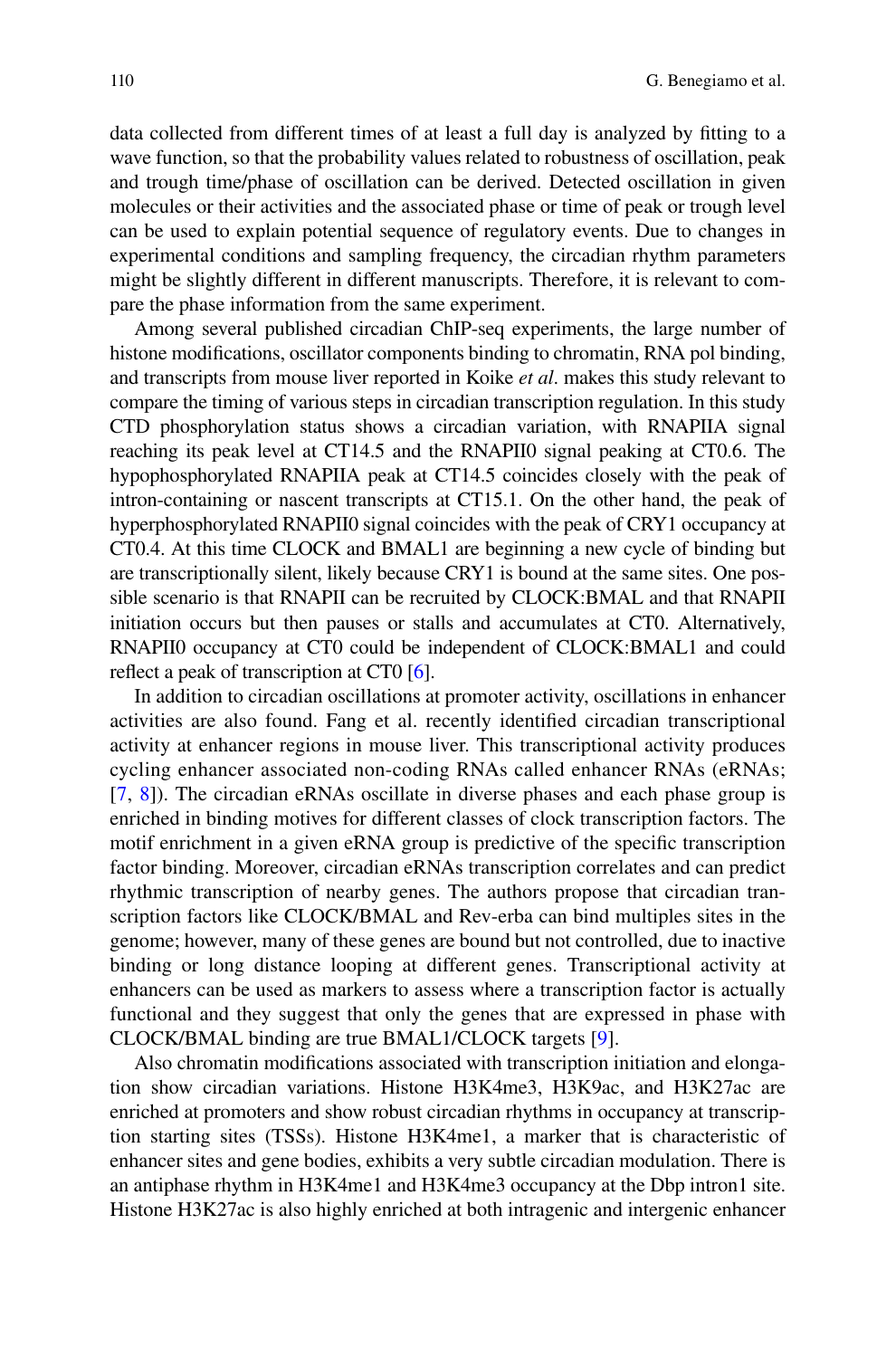sites. The elongation marks, H3K36me3 and H3K79me2, also express very lowamplitude circadian modulation. On a genome-wide level, circadian rhythms in RNAPIIA, RNAPII0, H3K4me3, H3K9ac, and H3K27ac occupancy at TSSs can be seen in all classes of expressed genes and are stronger in intron RNA cycling genes. Unexpectedly, noncycling intron expressed genes also show circadian modulation of RNAPII occupancy and histone modifications. Genome-wide analysis of the periodicity and phase of these histone marks reveals that large number of genes exhibit circadian rhythms in histone modifications. The overall number of histone modification sites does not appear to vary on a circadian basis; rather the recruitment (and initiation) of RNAPII appears to underlie the variation in the amplitude on histone marks. Circadian modulation of RNAPII occupancy and histone modifications occurs not only at promoter proximal regions but also at distal intergenic enhancer sites. Thus, circadian transcriptional regulation appears to be involved in the initial stages of RNAPII recruitment and initiation and the histone modification associated with these events to set the stage for gene expression on a global scale  $[6]$ .

#### **3 Circadian Regulation of Transcription Termination**

 Although most focus in circadian regulation has been on daily oscillations in transcription initiation by alternating action of activators and suppressors, recent results have indicated that transcription termination may also be rhythmic. In mammals, PER and CRY proteins accumulate, form a large nuclear complex, and associate with the dimeric transcription factor CLOCK-BMAL at *Per* and *Cry* promoters, repressing their own transcription. PER complexes include the RNAbinding protein NONO and the histone methyltransferase WDR5  $[10]$ , and they function in part by recruiting a SIN3 histone deacetylase complex to clock gene promoters [\[ 11](#page-14-0) ]. In addition to known PER-associated proteins, Padmanabahn et al. identified the RNA helicases DDX5, DHX9 and SETX in mouse PER complexes. DDX5 and DHX9 function in transcription and pre-mRNA processing [12]. Both are associated with elongating RNA polymerase II [13] and are components of the 3' transcriptional termination complex [14]. After cleavage of the nascent transcript, unwinding of the RNA-DNA duplex by SETX at the 3′ termination site permits the XRN2 nuclease to degrade the downstream 3′ RNA and thereby release the polymerase  $[15]$ . PER complex inhibits SETX activity, blocking subsequent processing by XRN2 and thus blocking transcription termination. Inhibition of termination reduces the rate of transcription, and as a consequence during the negative feedback, RNA polymerase II accumulates at the 5′ site as well as at the 3<sup>'</sup> site of *Per* and *Cry* genes [16]. The mammalian PER complex has at least two actions in circadian feedback. It represses transcription by recruiting a SIN3 hystone deacetylase complex to clock gene promoters [ [11 \]](#page-14-0), and it inhibits termination by antagonizing the action of SETX at the 3′ termination site. Both processes contribute to circadian Per gene repression, but one or the other could predominate at different target genes [16].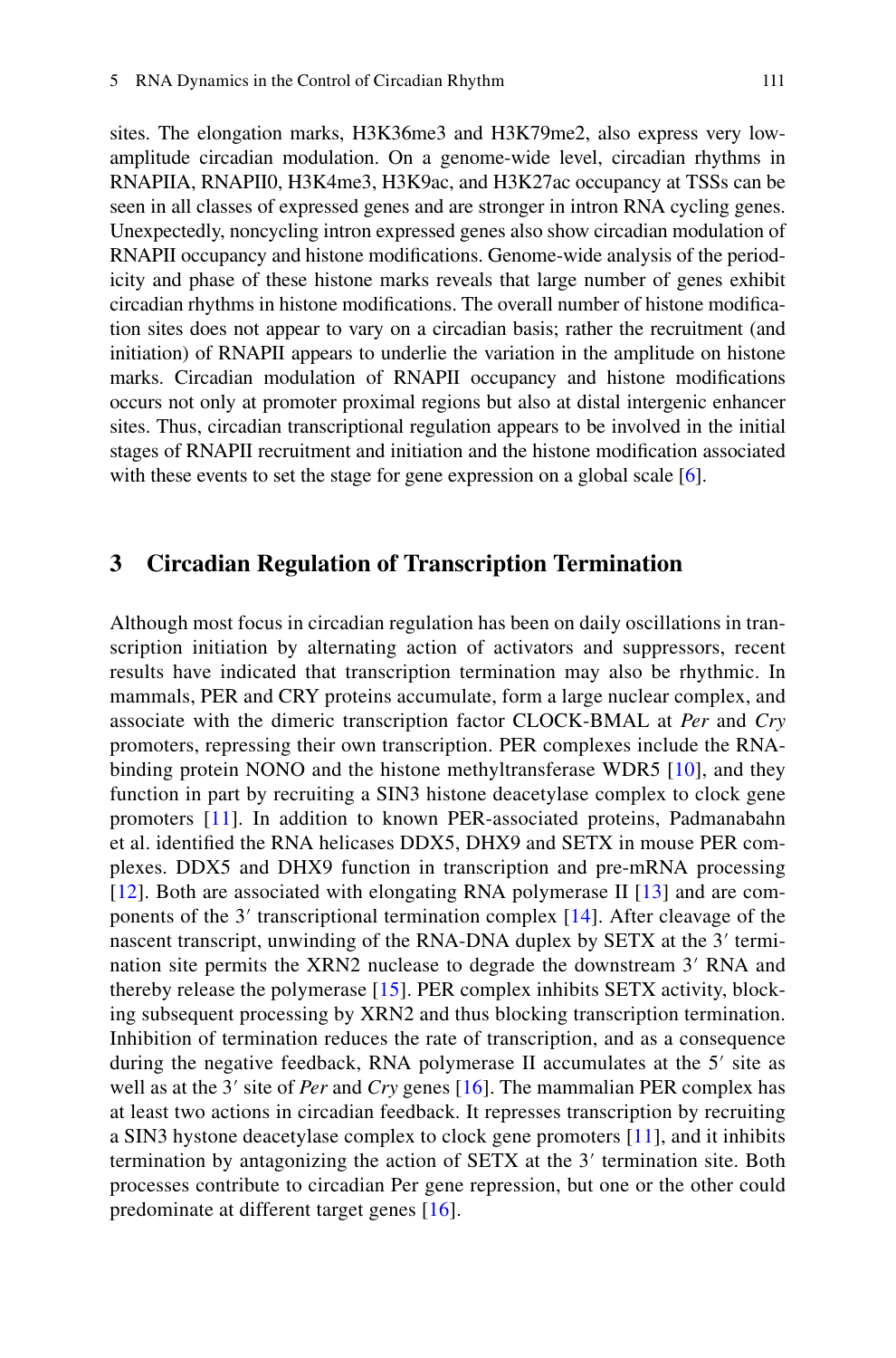# **4 Evidence for the Relevance of Posttranscriptional Events on Circadian Gene Expression**

 Although circadian regulation of mRNA expression at the transcriptional level is one of the important steps for circadian rhythms in cellular function, multiple lines of evidence point to a disconnect between transcript oscillation and protein oscillation, which can be explained by regulatory RNA-binding proteins acting on the transcripts. The transcription rate itself varies significantly in cells from different tissues  $[17]$ , yet the free-running endogenous circadian oscillator shows remarkable stability in period length among tissue types. Thus it is likely that the oscillator possesses a mechanism that allows compensating for differences in transcription rates. Indeed, partial inhibition of transcription by a-amanitin treatment in mouse fibroblasts reduces RNA PolII dependent transcription rate by up to threefolds, but doesn't stop cell-autonomous oscillator. The circadian oscillator as measured by translated protein continues to oscillate, albeit with dampened amplitude and slightly shorter periodicity [18]. Similarly, in *Drosophila* , constitutively high mRNA expression of a circadian clock component does not stop the clock; rather, the translated protein level continues to oscillate. These results suggest a posttranscriptional mechanism potentially involving mRNA-binding proteins that can support translational rhythm even when transcriptional oscillation is blunted or inhibited [18, 19].

Furthermore a systematic analysis of the mammalian "circadian proteome" revealed that up to 20 % of soluble proteins in mouse liver are subject to circadian control; however, almost half of the cycling proteins lack a corresponding cycling transcript, further supporting the hypothesis that posttranscriptional mechanisms play a significant role in mammalian circadian rhythms  $[20, 21]$  $[20, 21]$  $[20, 21]$ . Interestingly, human red blood cells, which have no nucleus (or DNA) and therefore cannot perform transcription, display robust, temperature-entrainable and temperature- compensated circadian rhythms in peroxiredoxin redox cycles, consistent with the presence of a circadian clock within these cells despite the lack of ability to make new RNA [ [22](#page-14-0) ].

 More recently, additional evidence underlined the importance of posttranscriptional regulation in circadian gene expression. Through high-throughput sequencing or Nascent-Seq and RNA-Seq, Rodriguez at al. identified 136 robust "nascent cyclers" and 237 robust mRNA cyclers in fly heads. Despite a highly significant overlap, most genes in the two data sets are distinct. They propose a model in which transcriptionally active genes can be organized in four groups: genes with both robust nascent and robust mRNA cycling, genes with robust nascent RNA cycling but little or no mRNA cycling, genes with robust mRNA cycling with weak nascent RNA oscillations and genes with robust mRNA cycling but even weaker, and perhaps no, nascent RNA cycling [23].

 Menet et al. conducted a similar study in mouse liver. Although many genes are rhythmically transcribed in mouse liver (~15 % of all detected genes), only 42 % of these show mRNA oscillation. More importantly, about 70 % of the genes that exhibit rhythmic mRNA expression do not show transcriptional rhythms, suggesting that posttranscriptional regulation plays a major role in defining the rhythmic mRNA landscape. Also the way in which CLOCK:BMAL1 regulates the transcription of its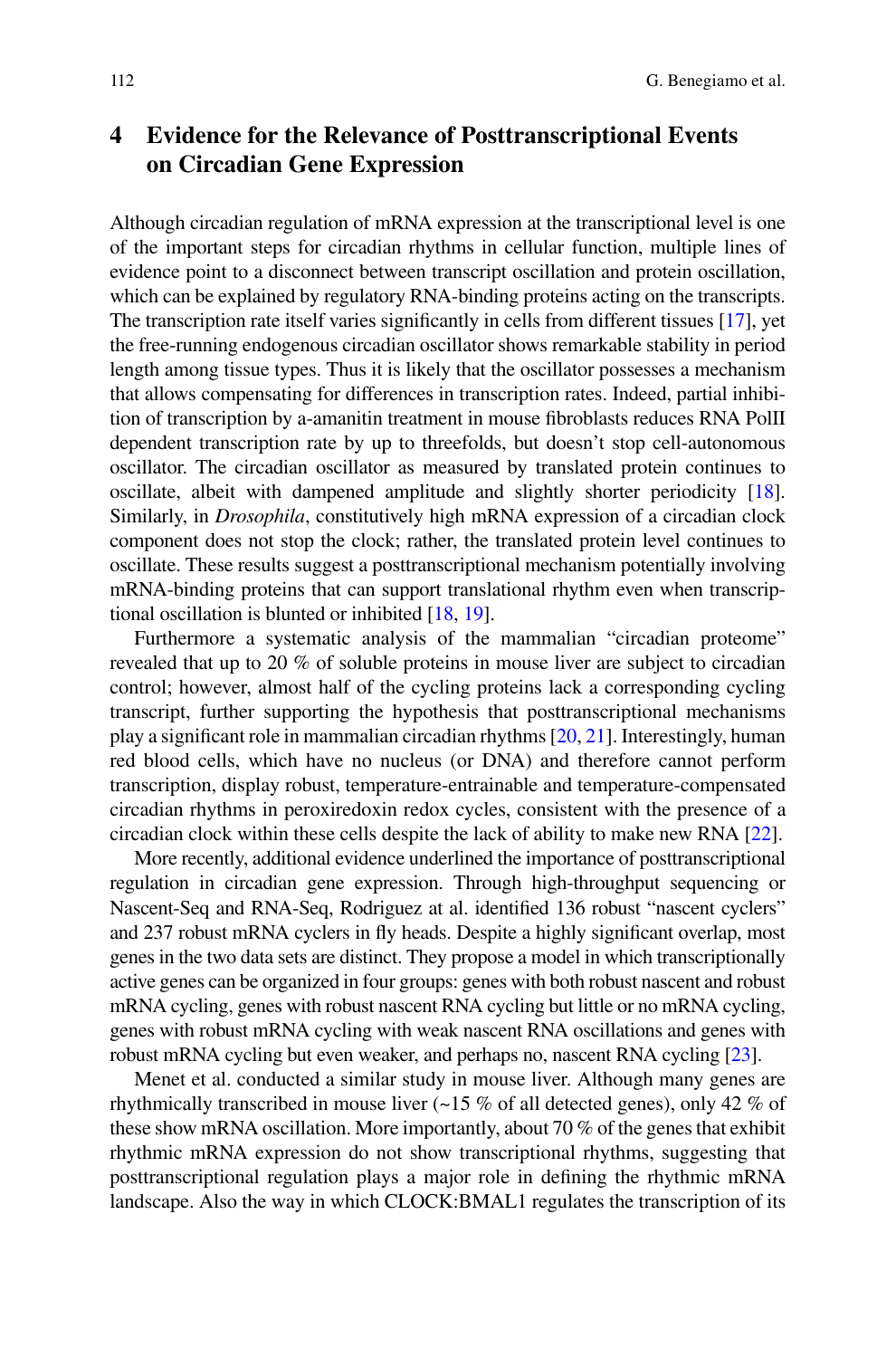target genes differs from what would be expected. Although CLOCK:BMAL target genes are significantly enriched for rhythmic transcribed genes, there is a large discrepancy between the phases of rhythmic BMAL1 DNA binding and those of rhythmic transcription. This is because BMAL1 binding is essentially uniform at ZT3-5, whereas the transcription peaks are much more broadly distributed. The dramatic, genome-wide disconnect between the phases of rhythmic CLOCK:BMAL1 DNA binding and rhythmic target gene transcription suggests that other transcription factors and/or mechanisms collaborate with CLOCK:BMAL1 binding and are critical to determine the phase of clock gene [24].

 Another way of assessing the presence of posttranscriptional regulation in circadian gene expression is to sequence the transcriptome and consider the intron signal as a representation of pre-mRNA expression or nascent transcription and the exon signal as a representation of mRNA expression, which can reflect not only transcriptional activity but also posttranscriptional processing events. Koike and collegues quantified intron and exon signals for cycling transcripts in mouse liver and found 1371 intron and 2037 exon RNA cycling transcripts. The intron cycling transcripts are clustered, whereas the exon cycling transcripts have three peak phases. Only 458 genes are in common, and this set of common genes is enriched for known circadian clock genes and high-amplitude cycling target genes reported previously. The phases of the common intron and exon cycling transcripts are correlated, suggesting that transcriptional cycles primarily drive these mRNA rhythms. In the intron-cycling/exon non-cycling class, the cycling pre-mRNA transcripts are clustered at the same phase as the overall intron cycling class, but the steady-state mRNAs are likely to have long half-lives, which would dampen oscillation generated at the transcriptional level. By contrast, in the intron not cycling/exon cycling class, the phases are widely distributed as seen in the overall exon cycling class, and these rhythms likely arise from posttranscriptional regulatory processes such as circadian changes in RNA splicing, polyadenylation, or mRNA stability  $[6]$ .

### **5 Circadian Regulation of Alternative Splicing**

 Alternative splicing is a regulated process during gene expression that results in a single gene coding for multiple proteins. In this process, particular exons of a gene may be included within, or excluded from, the final, processed messenger RNA (mRNA). Alternative splicing is of particular importance amongst the posttranscriptional processes that regulate gene expression, as it allows the human genome to direct the synthesis of many more proteins than would be expected from its 20,000 protein-coding genes.

 Alternative splicing is widespread in mammalian genes, affecting approximately 95 % and 80 % of multi-exon genes in humans and mice, respectively  $[25,$ 26. Moreover, alternative splicing is highly regulated by the activity, abundance and binding position of various splicing factors and heterogeneous nuclear ribonucleoproteins, and by the kinetics of transcription elongation and chromatin modifications  $[27-29]$ .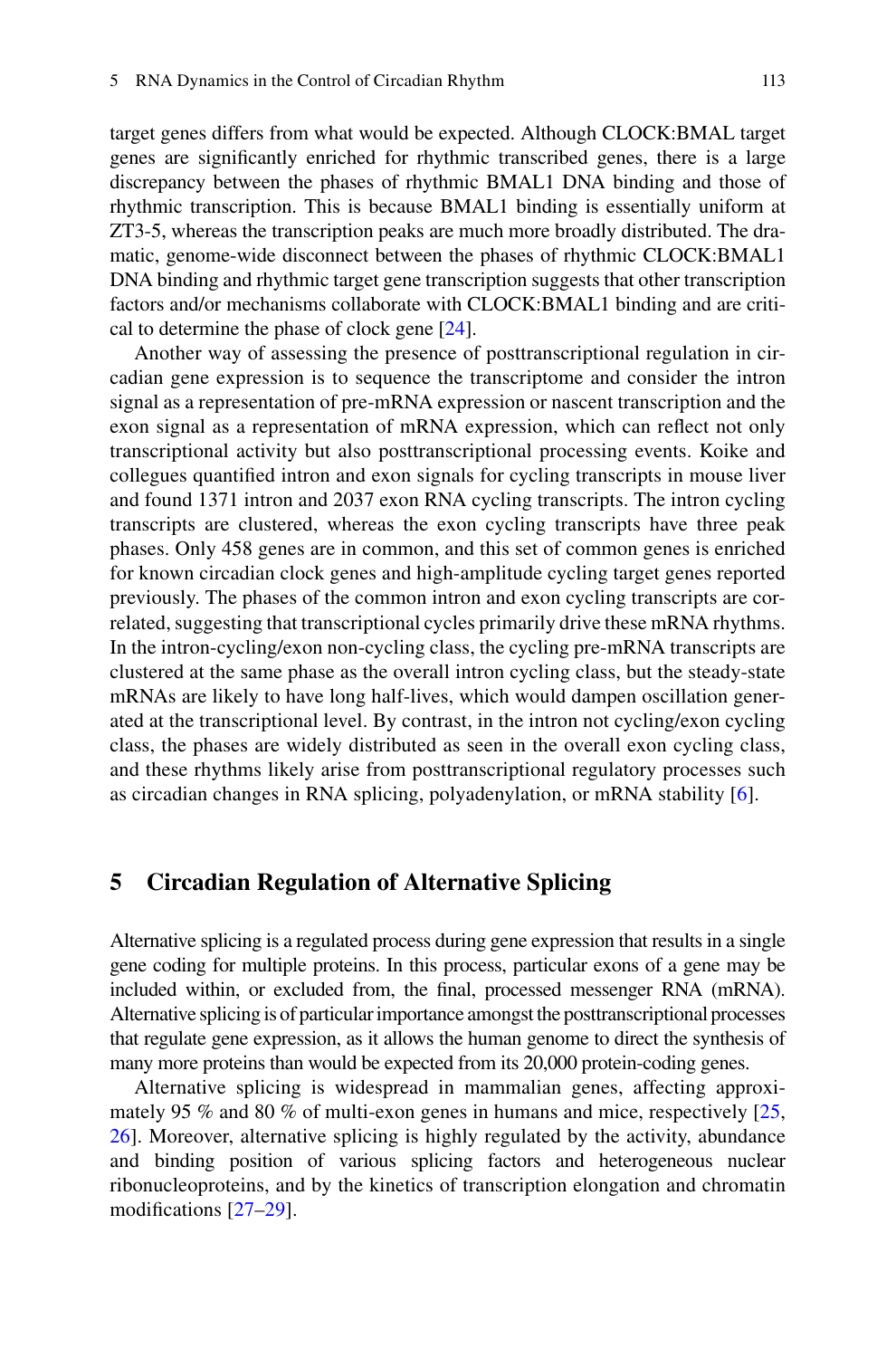Using an Affymetrix exon array, McGlincy and collegues demonstrated that the circadian clock regulates alternative splicing in the mouse. 55 exon-probesets from 47 genes where identified to have significant circadian variation. The 47 genes were enriched in pathways representing the circadian clock itself, drug detoxification, caffeine and retinol metabolism and the peroxisome proliferator-activated receptor (PPAR) signaling pathway. The circadian regulation of alternative splicing is tissue dependent, in terms of both phase and amplitude. For some of the exons identified the temporal relationship between alternative splicing and transcript level expression was preserved across tissues, suggesting that these two processes may be coupled in these particular cases. Fasting conditions modulate circadian alternative splicing in an exon dependent manner, but they also modulate the temporal relationship between circadian alternative splicing and circadian mRNA abundance in a genedependent manner. Moreover, the alternative splicing of the identified exons is under the control of the local liver clock  $[30]$ .

 At least 15 splicing factors where shown to be robustly cycling in the mouse liver. They include well characterized regulators of alternative splicing ( *Srsf3* , *Srsf5* , *Tra2b* and *Khdrbs1*(*Sam68*)), a component of the U2 snRNP (*Sf3b1*), two RNA helicases ( *Ddx46* (also component of U2 snRNP) and *Dhx9* ), three hnRNP proteins better known for their roles regulating RNA stability and translation ( *Hnrnpdl* , *Cirbp* (hnRNP-A18) and *Pcbp2* (hnRNP E2)), and six other proteins with less well characterized roles in RNA processing (*Gtl3*, *Rbms1*, *Thoc3*, *Pcbp4* and *Topors*). Some of these circadian splicing factors were under the control of the local liver clock, while others are likely rhythmic in response to systemic rhythmic cues. Some of the known exon targets of these splicing factors where previously identified to be cycling exons. The discovery of robustly circadian splicing factors, and the fact that a number of their previously characterized target exons are circadian, provide candidates for further study into the molecular mechanisms regulating circadian exons and other posttranscriptional processes [30].

 Recently, Preußner et al. demonstrated that the rhythmic alternative splicing of the mRNA encoding U2-auxiliary-factor 26 (U2AF26) contributes to the regulation of Period 1 stability. More in detail they found that U2AF26 undergoes circadian alternative splicing of exons 6 and 7 in peripheral clocks (U2AFΔE67) and that the splicing switch generates a shift in the mRNA reading frame. Skipping of U2AF26 exons 6 and 7 generates a domain with homology to *Drosophila* TIM and enables cytoplasmic, circadian expression of the U2AF26ΔE67 isoform. Furthermore, U2AF26ΔE67 interacts with PER1 and induces its proteasomal degradation; this limits the light induced increase of PER1 and it's proposed as buffering mechanism against sudden light changes [31].

#### **6 Circadian Polyadenylation**

 The addition of a poly(A) tail to a primary transcript RNA is known as RNA polyadenylation. In nuclear polyadenylation, a  $poly(A)$  tail is added to an RNA at the end of transcription. The poly(A) tail consists of multiple adenosine monophosphates; in other words, it is a stretch of RNA that has only adenine bases. In eukaryotes, polyadenylation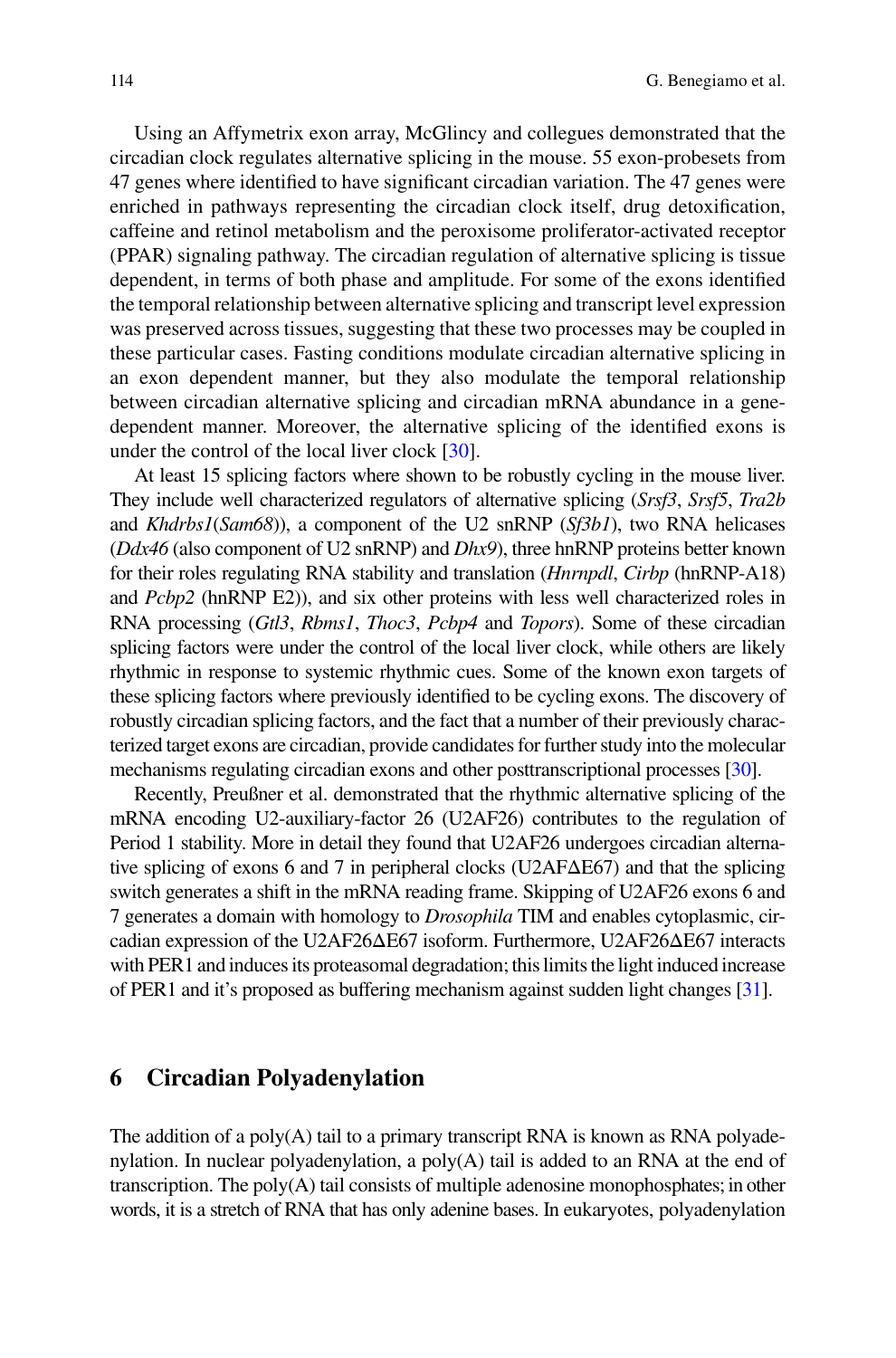is part of the process that produces mature messenger RNA (mRNA) for translation. The poly(A) tail protects the mRNA molecule from enzymatic degradation in the cytoplasm and aids in transcription termination, export of the mRNA from the nucleus, and translation  $\left[ 32 \right]$ . Almost all eukaryotic mRNAs are polyadenylated  $\left[ 33 \right]$  $\left[ 33 \right]$  $\left[ 33 \right]$ . The tail is shortened over time, and, when it is short enough, the mRNA is enzymatically degraded [32]. Regulation of poly(A) tail length is traditionally considered to be unidirectional, going from long to short. However more recent evidence has demonstrated that the ultimate  $poly(A)$  tail length is determined by a balance between concomitant deadenylation and polyadenylation, and this balance is controlled in a highly regulated and mRNA-specific manner. In some cases mRNAs with short  $poly(A)$  tails can be stored for later activation by re-polyadenylation in the cytosol [34].

 Some evidences suggest that poly(A) tail length regulation may take part in controlling circadian-regulated rhythmic gene expression. The deadenylase nocturnin (NOC) removes poly(A) tails from its target RNAs and this process is thought to control target RNA expression by either enhancing RNA degradation or silencing translation. NOC shows rhythmic expression in many tissues such as spleen, kidney and heart in mice with peak levels at the time of light offset. This rhythmicity has been shown to be particularly robust in liver. The mouse NOC gene ( *mNoc* ) is expressed in a broad range of tissues and in multiple brain regions including suprachiasmatic nucleus and pineal gland. The widespread expression and rhythmicity of *mNoc* mRNA parallels the widespread expression of other circadian clock genes in mammalian tissues, and suggests that NOC plays an important role in clock function or as a circadian clock effector [\[ 35 \]](#page-15-0). *mNoc* is also an immediate early gene, and its expression is acutely induced by stimuli such as serum and 12-O-tetradecanoyl- phorbol-13-acetate (TPA) in cultured cells. Remarkably, *mNoc* is the unique deadenylase induced by serum shock. Thus NOC may act in turning off the expression of genes that are required to be silenced as a response to extracellular signals [36].

 More recently, it has been shown that 2.3 % of all expressed mRNA exhibit statistically significant rhythmicity in the  $poly(A)$  tail length (i.e. the ratio between the "long tail" and the "short tail" fraction of an RNA). The " poly(A) rhythmic" (PAR) mRNAs include mRNAs with peak tail lengths at all phases of the daily cycle but with significantly higher numbers of mRNAs with peak long/short ratios during the night. Based on the pre-mRNA and steady-state mRNA profiles, the PAR mRNAs can be categorized into three classes: Class I PAR mRNAs (49.2 %) are rhythmic in their poly(A) tail length and pre-mRNA and steady-state mRNA levels, class II PAR mRNAs (32.3 %) are rhythmic in their poly(A) tail length and pre-mRNA expression but not in steady-state mRNA levels, and class III PAR mRNAs (18.5 %) are rhythmic in their poly(A) tail length rhythms but not in pre-RNA or steady-state mRNA levels. There are significant differences in mRNA half-lives among the different PAR classes; class III mRNAs are the most stable, followed by class II mRNAs, with class I mRNAs being the least stable [37].

The rhythmic  $poly(A)$  lengths of both class I and II mRNAs reflect nuclear polyadenylation (likely by the canonical poly(A) polymerase  $\alpha$ ), coordinated with rhythmic transcription during classical 3' end processing. The defining characteristics of these two classes are the differences in the steady-state mRNA rhythmicity and mRNA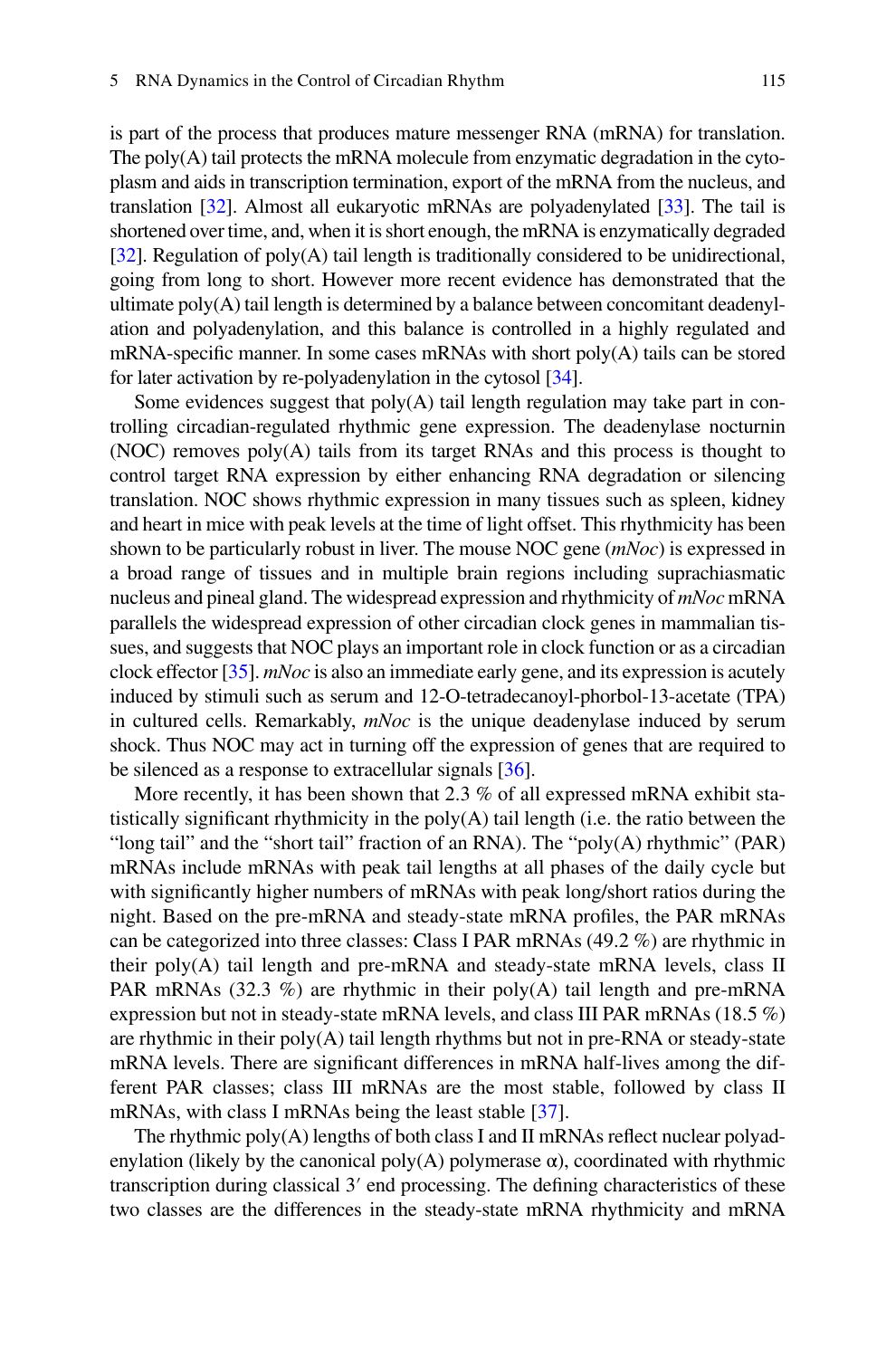stability, suggesting that the lack of rhythmicity in the class II PARs reflects the longer half-lives of these mRNAs. The mechanism of poly(A) rhythmicity in both class I and II mRNAs results from the addition of long tails following rhythmic synthesis and subsequent deadenylation that does not cause immediate decay. This delay in decay is more pronounced in the class II mRNAs and results in the arrhythmic steady-state levels. It appears that class I/II PAR mRNAs can exist in short- tailed states and that rhythmic control of poly(A) tail length is somehow correlated with delayed accumulation of steady-state mRNA and may be part of a regulatory mechanism to regulate the timing of mRNA/protein rhythmicity [37].

 Class III mRNAs exhibit robust rhythmicity in their poly(A) tail length, yet are not rhythmically transcribed and have longer half-lives. Thus, class III PARs must employ transcription-independent mechanisms to control their rhythmic poly(A) tail lengths. Peak distribution analysis of class III PAR mRNAs revealed that  $>80\%$  had their longest poly(A) tails during the day, which is distinct from the nighttime  $poly(A)$  rhythmic profile of class I and many of the class II mRNAs. The poly(A) rhythms of class III mRNAs are likely to be controlled by rhythmic cytoplasmic polyadenylation. Indeed, the steady-state mRNA level of several putative cytoplasmic polyadenylation machinery components in the liver, including *Cpeb2*, *Cpeb4*, *Parn*, and *Gld2*, are rhythmically expressed with phases similar to the majority of the class III PAR mRNAs, peaking in the early day  $[37]$ .

In mouse liver rhythmic  $poly(A)$  tail lengths correlate strongly with the ultimate circadian protein expression profiles, with the protein peaking  $\sim$ 4–8 h after the time of the longest  $poly(A)$  tail. Therefore  $poly(A)$  tail rhythms can generate rhythmic protein levels even when there is no rhythm in the steady-state mRNA levels  $[37]$ .

## **7 Regulation at Translation Initiation and Ribosome Biogenesis**

 Many oscillating proteins in the mouse liver are encoded by constantly expressed mRNAs and among the rhythmically expressed genes in the liver, there are several genes encoding proteins involved in mRNA translation, including components of the translation pre-initiation complex  $[38]$ . The circadian clock controls the transcription of translation initiation factors as well as the rhythmic activation of signaling pathways involved in their regulation. Initiation in eukaryotes requires at least ten proteins, which are designated eIFs (eukaryotic initiation factors). The mRNAs of most of the factors involved in translation initiation are rhythmically expressed with a period of 24 h. There isn't a significant variation in protein abundance, but these factors undergo strong rhythmic phosphorylation [38]. The initiation factors eIF4E and eIF4G, in association with eIF-4A and eIF-4B, are involved in binding the mRNA and bringing it to the 40S ribosomal subunit. eIF4E, which recognizes the 5′ cap of the mRNA, is mostly phosphorylated during the day, with a peak at the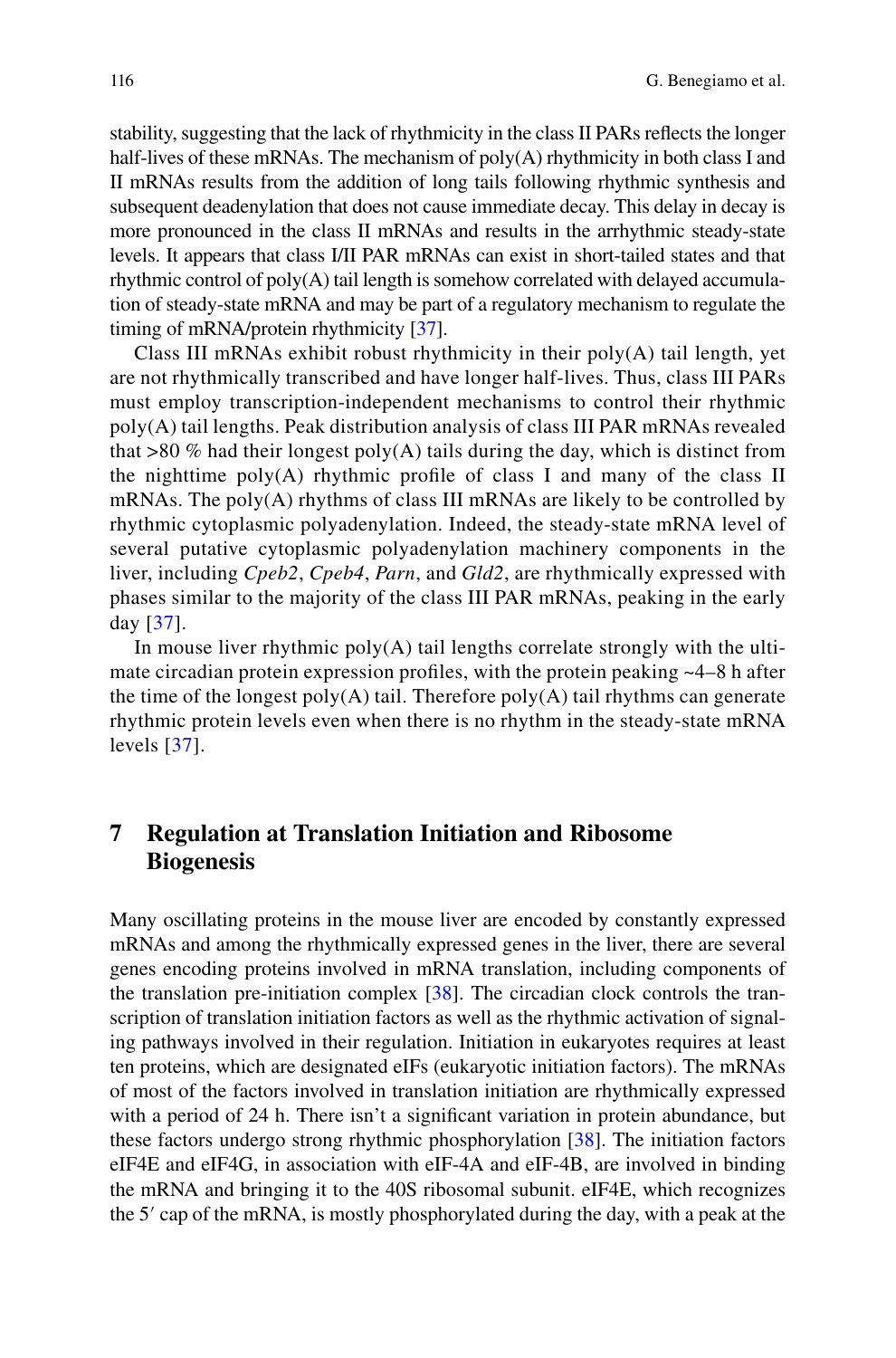end of the light period (ZT6-12). eIF4G, eIF4B and 4E-BP, and ribosomal protein (RP) S6 (RPS6) are mainly phosphorylated during the night, which is, in the case of nocturnal animals like rodents, the period when the animals are active and consume food. Phosphorylation of these factors is well characterized and involves different signaling pathways whose reported activity perfectly correlates with the observed phosphorylation rhythm [ [38 \]](#page-15-0). eIF4E is phosphorylated by the extracellular signalregulated protein kinase (ERK)/mitogen activated protein kinase (MAPK) interacting kinase (MNK) pathway, which is most active during the day, at the time when eIF4E reaches its maximum phosphorylation. On the other hand, eIF4G, eIF4B, 4E-BP1, and RPS6 are mainly phosphorylated by the target of rapamycin (TOR) complex 1 (TORC1), which is activated during the night at the time when the phosphorylation of these proteins reaches its maximum level. It has been shown that mTOR, its partner Raptor, as well as its regulating kinase Map3k4, are also rhythmically expressed, thus potentially further contributing to the rhythmic activation of TORC1. The rhythmic phosphorylation of 4E-BP1 results in the release eIF4F, allowing its binding to the mRNA and the initiation of translation [38].

 The polysomal RNA fraction (RNA sub-fraction composed mainly of actively translated RNAs) in mouse liver also follows a diurnal cycle, showing that a rhythmic translation does occur in this tissue. Approximately 2 % of the expressed genes are translated with a rhythm that is not explained by rhythmic mRNA abundance as in most cases the total mRNA levels are constant. Among translationally regulated genes, 70 % were found in the polysomal fraction during the same time interval, starting at ZT8 before the onset of the mouse feeding period and finishing at the end of the dark period [38].

The circadian clock was shown to regulate also ribosome biogenesis by influencing the transcription of ribosomal protein (RP) mRNAs and ribosomal RNAs (rRNAs). RPs show a rhythmic abundance with highest expression during the night. Pre-mRNA accumulation of several RPs exhibits a rhythmic pattern too, with a peak at ZT8, just before the activation of their translation. As for rRNA transcription, the synthesis of the ribosome constituent precursor 45S rRNA (containing 28S, 5.8S and 18S rRNAs) is rhythmic and synchronized with RP mRNAs transcription, indicating that all elements involved in ribosome biogenesis are transcribed in concert and coordinated with the feeding period. In mammals rRNA transcription is highly regulated by the upstream binding factor (UBF). Not surprisingly UBF1 is rhythmically expressed in mouse liver too, at both mRNA and protein levels, in phase with RP mRNAs and rRNA transcription. Mice devoid of a functional circadian clock lose the rhythmic activation of TORC1 and ERK signaling pathways, and the rhythmic expression of UBF1. In addition these animals show lack of synchrony and coordination of 45S rRNA and RP pre-mRNA transcription, highlighting the crucial role of the circadian clock in this mechanism. Ribosomal protein synthesis in eukaryotes is a major metabolic activity that involves hundreds of individual reactions; this energy-consuming process has to be confined to a time when energy and nutrients are available in sufficient amounts, which, in the case of rodents, is during the night [38].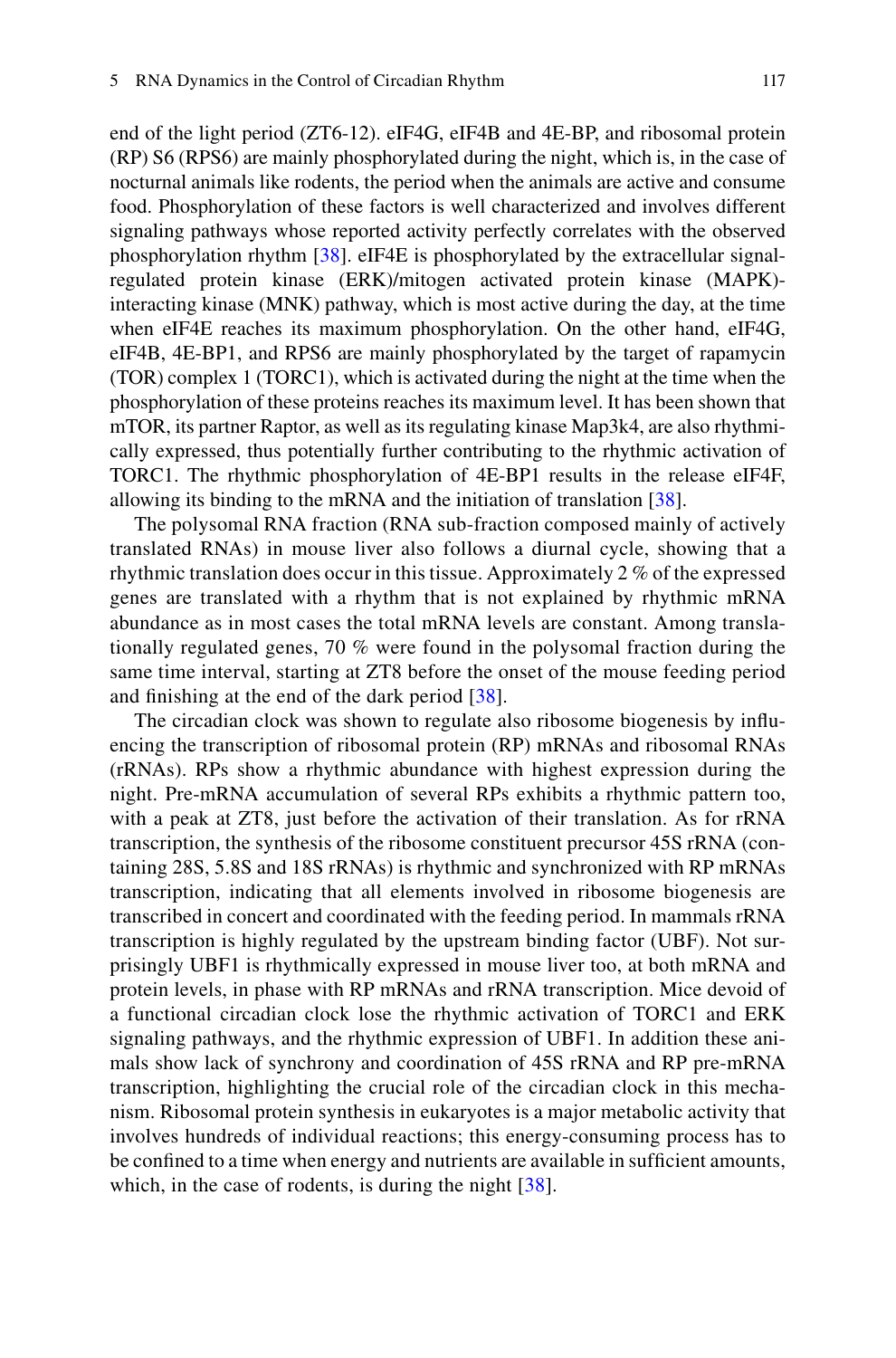# **8 RNA-binding Proteins Regulating mRNA Stability**  and Translational Efficiency Are Important for Oscillation **of Core Clock Components**

 The number of RNA-binding proteins and those with RNA-binding motifs encoded by the human genome is remarkable. As an example a single type of RNA-binding domain, the RNA recognition motif (RRM), is represented in nearly 500 different human genes. RNA-binding proteins (RBPs) couple transcription and subsequent posttranscriptional steps by interacting with their target transcripts. Even though some RBPs bind to common elements present in almost every mRNA in a sequence- independent and nonspecific manner, the majority of RNA-binding factors target particular structures or sequences present in some RNAs but not others [ [39 \]](#page-15-0). The posttranscriptional events involving multiple mRNAs must be highly coordinated and RBPs, including export proteins, provide coordinating functions at all steps along the posttranscriptional regulatory chains. RBPs allow the mRNA molecules to interface with other intracellular machineries mediating their splicing, transport, stabilization or degradation, localization, or translation into protein, as well as the response to stimuli. Indeed individual mRNAs contain binding sites for different RBPs and can respond to a wide range on inputs, so that their expression can be adjusted to changing environmental conditions. RBPs are thus the leading actors of an intricate regulatory network, which is equally complex as that controlling initial RNA synthesis. Because RBPs can bind to more than one RNA with sequence specificity, the existence of a "posttranscriptional operon" has been postulated whose function is to expand the regulatory plasticity of our relatively "small" genome. In fact the expression of proteins with common functional themes or subcellular distributions is coordinated by large-scale regulatory networks operating at the mRNP level. The final outcome of protein synthesis is thus an mRNP-driven process that responds dynamically to the environment and cellular growth conditions [5, [39](#page-15-0)].

 In particular the posttranscriptional regulation of mRNA stability and translational efficiency are often mediated by cis elements in mRNAs that interact with RNA-binding proteins and/or microRNAs. In most cases, these cis elements reside in the  $3'$  untranslated region (UTR), and several  $3'$  UTR motifs have been identified that are critical for mRNA splicing, transport, stability, localization, and translation.

 The 3′UTR-dependent mRNA decay is involved in the regulation of circadian oscillation of Period 2 (*per2*) mRNA. In particular the polypyrimidine tractbinding protein (PTB), also known as heterogeneous nuclear ribonucleoprotein I (hnRNP), binds to *per2* 3′UTR and has an mRNA destabilizing activity. Indeed the cytoplasmic PTB expression pattern is reciprocal with *per2* mRNA oscillation and depletion of PTB with RNAi results in *per2* mRNA stabilization [40]. A similar study reported that the 3′UTR is also important for the mRNA stability of another core clock component, mouse cryptochrome 1 ( *cry1* ). The 3′UTR of *cry1* contains a destabilizing cis-acting element that contributes to the stability of *cry1* mRNA. The binding of hnRNP D to *cry1* 3′UTR is responsible for the rapid decay of *cry1* mRNA during its declining phase and modulates *cry1* circadian rhythm  $[41]$ .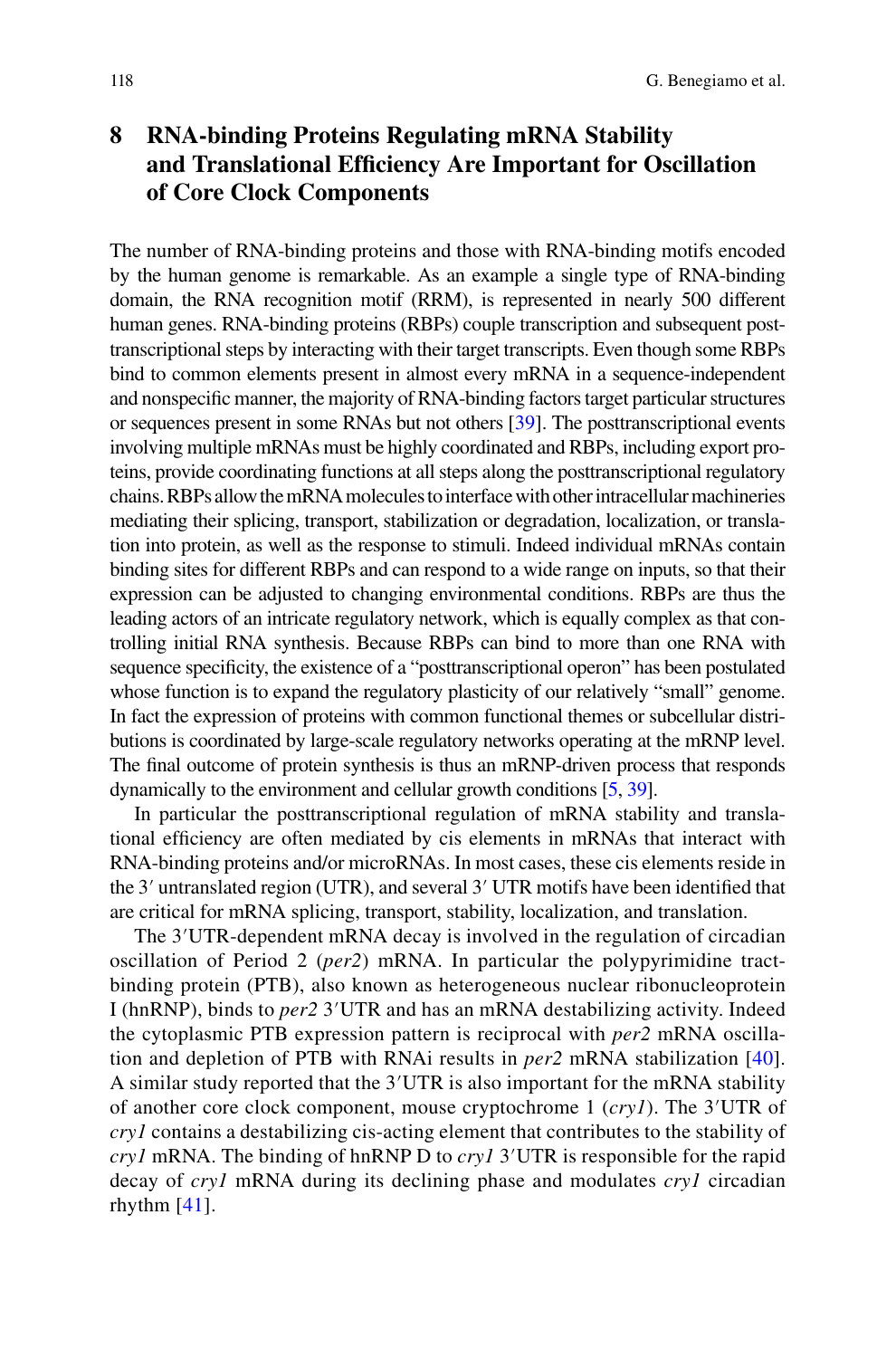Also, the stability of mouse Period3 (*per3*) is dramatically changed in a circadian phase-dependent manner. In the case of (*per3*), the control of its circadian mRNA stability requires the cooperative function of both the 5′ and 3′ UTRs. Several studies reported that mRNA stability can be regulated by the 5′UTR, a mechanism called translational regulation-coupled mRNA decay. In such cases translational inhibition causes mRNA stabilization. Similarly hnRNP Q binds to both 5′ and 3′UTR in the *per3* mRNA and not only reduces the translation efficiency but also increases the mRNA stability. *per3* mRNA decay is connected to its translation kinetics and the central region of *per3* 5′UTR is responsible for coupling of translation and mRNA decay. The binding of hnRNP Q of *per3* 5′UTR is phase dependent and maintains robust mRNA oscillation [42].

 Mouse LARK, another RBP, has been shown to activate the posttranscriptional expression of the mouse period1 ( $per1$ ) mRNA. A strong circadian cycling of the LARK protein is observed in the suprachiasmatic nuclei with a phase similar to that of PER1, although the level of the *lark* transcripts are not rhythmic. LARK protein binds directly to a cis-element in the 3′ UTR of the *per1* mRNA and causes increased PER1 protein levels, by activating *per1* mRNA translation. Alterations of *lark* expression in cycling cells causes significant changes in circadian period, with *lark* knockdown by siRNA resulting in a shorter circadian period, and *lark* overexpression resulting in a lengthened period [43].

 Many studies have shown that mammalian cells utilize internal ribosome entry site (IRES)-mediated translation for rapid adaptation to certain environments, such as chemotoxic stress  $[44]$ , mitosis  $[45]$  and apoptosis  $[46]$ , and generally under conditions when cap-dependent translation is compromised. For IRES-mediated translation, proteins known as IRES *trans* -acting factors (ITAFs) must recognize IRES elements in a structure or sequence-dependent manner. Recent evidences suggest that IRES-mediated translation might be one of the mechanisms regulating the protein oscillation of key clock components like Rev-erb  $\alpha$ . Also known as Nr1d1, Rev-erb  $\alpha$  was identified as a regulator of lipid metabolism [\[ 47](#page-15-0) ]. It also plays an important role in the maintenance of circadian timing in brain and liver tissue  $[48, 49]$  $[48, 49]$  $[48, 49]$  and it is a well-known transcriptional repressor in the positive limb of circadian transcription  $[3, 50]$ . Kim and colleagues have demonstrated that hnRNP Q and PTB modulate mRev-erb  $\alpha$  IRES-mediated translation. Knockdown of hnRNP Q and PTB leads to the alteration of the mRNA levels of several clock genes, thus posttranscriptional regulation by hnRNP Q and PTB is necessary to maintain the circadian feedback loop  $[7, 8]$ .

## **9 Conclusion**

 There is increasing evidence that the RBPs play an important role in homeostatic control of the periodicity of circadian oscillator and its output regulation. RBP mediated regulation of various steps in the transcription, RNA processing and RNA half-life helps maintain the precision of the clock under diverse cellular and environmental conditions. Circadian regulation of cellular physiology and metabolism is mediated by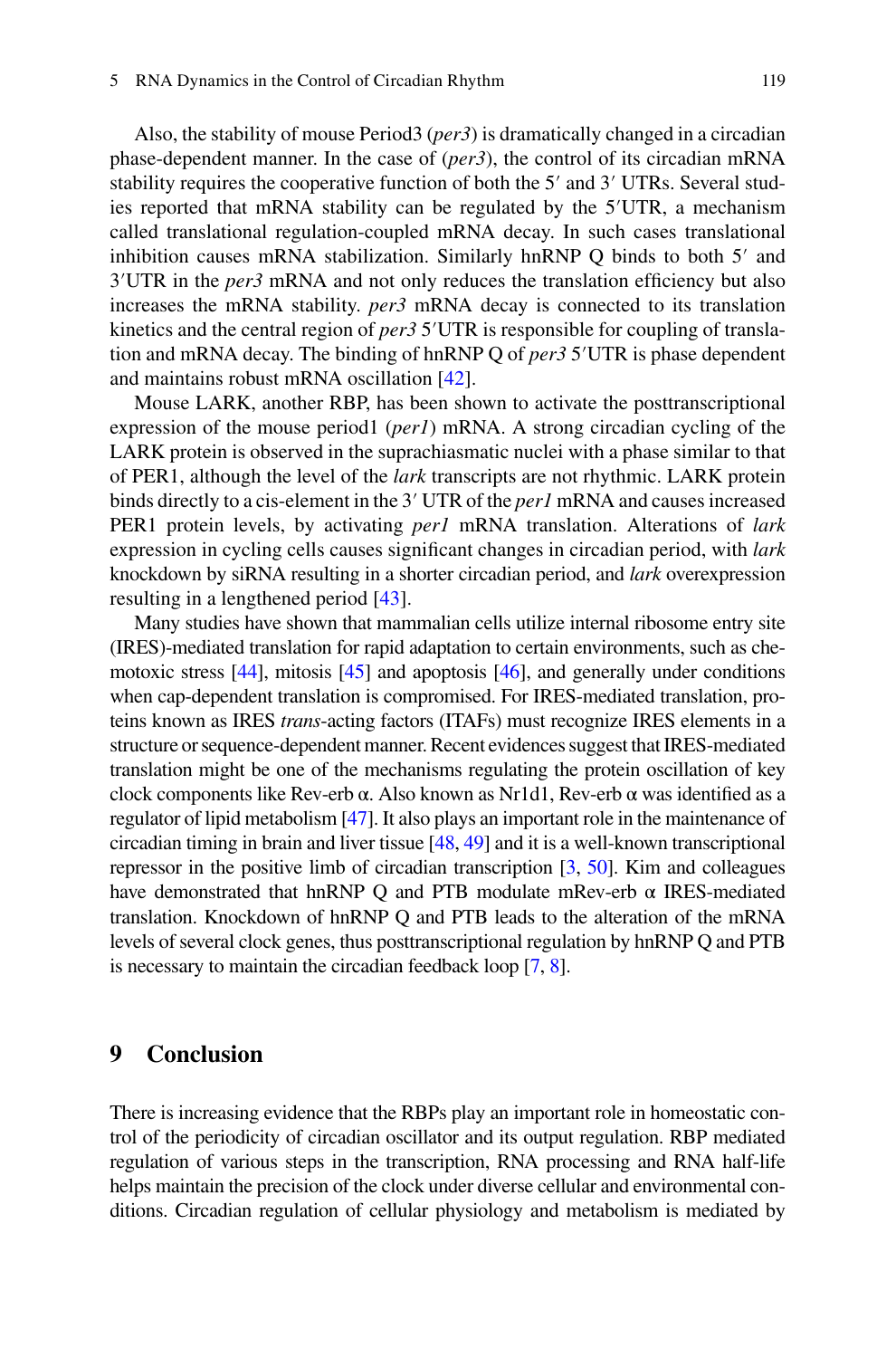<span id="page-13-0"></span>daily oscillations in the steadystate levels of nascent RNA, mRNA, and protein levels. However, large fraction of oscillating proteins or mRNA does not exhibit a correlated rhythm in nascent RNAs, which suggests that post- transcriptional regulation involving RBPs is most likely involved. Since many RBPs bind and regulate the location, transport, translation of a large number of target RNAs, a rhythmic level of a given RBP likely helps temporally coordinate the function of the target RNAs. Another challenge in circadian regulation is the newly recognized role of eating pattern and nutrition quality in the daily oscillations of RNA and proteins. In rodent liver, the circadian transcriptome in peripheral organs appears to be heavily determined by the nutrition quality and time of eating. This implies that the nutrition information encoded in several metabolites might affect the circadian transcriptome by both transcriptional and post-transcriptional mechanisms and RBPs will likely play an important role in integrating nutrition status with the endogenous circadian oscillator function.

 Much of the evidence for the roles of RBPs in circadian regulation is indirect. Although genome-wide transcriptome studies have shown circadian rhythms in the mRNA levels of several RBPs, whether the RBP proteins and their cellular localization are also circadian is yet to be determined. Similarly, as the target RNAs for many of the RBPs are discovered, informatics approaches to integrate these findings with circadian transcriptome datasets will begin to explain post-transcriptional mechanisms of circadian regulation. Overall, the area of investigation on how RBPs are involved in the circadian regulation is a nascent field with plenty of opportunities for discoveries and mechanistic insight.

### **References**

- 1. Bell-Pedersen D, Cassone VM, Earnest DJ, Golden SS, Hardin PE, Thomas TL, Zoran MJ (2005) Circadian rhythms from multiple oscillators: lessons from diverse organisms. Nat Rev Genet 6:544–556
- 2. Lee C, Etchegaray JP, Cagampang FR, Loudon AS, Reppert SM (2001) Posttranslational mechanisms regulate the mammalian circadian clock. Cell 107(7):855–867
- 3. Preitner N, Damiola F, Lopez-Molina L, Zakany J, Duboule D, Albrecht U, Schibler U (2002) The orphan nuclear receptor REV-ERBalpha controls circadian transcription within the positive limb of the mammalian circadian oscillator. Cell 110(2):251–260
- 4. Sato TK, Panda S, Miraglia LJ, Reyes TM, Rudic RD, McNamara P, Naik KA, FitzGerald GA, Kay SA, Hogenesch JB (2004) A functional genomics strategy reveals Rora as a component of the mammalian circadian clock. Neuron 43(4):527–537
- 5. Moore MJ (2005) From birth to death: the complex lives of eukaryotic mRNAs. Science 309(5740):1514–1518
- 6. Koike N, Yoo SH, Huang HC, Kumar V, Lee C, Kim TK, Takahashi JS (2012) Transcriptional architecture and chromatin landscape of the core circadian clock in mammals. Science 338(6105):349–354
- 7. Kim DY, Woo KC, Lee KH, Kim TD, Kim KT (2010) hnRNP Q and PTB modulate the circadian oscillation of mouse Rev-erb alpha via IRES-mediated translation. Nucleic Acids Res 38(20):7068–7078
- 8. Kim TK, Hemberg M, Gray JM, Costa AM, Bear DM, Wu J, Harmin DA, Laptewicz M, Barbara-Haley K, Kuersten S, Markenscoff-Papadimitriou E, Kuhl D, Bito H, Worley PF,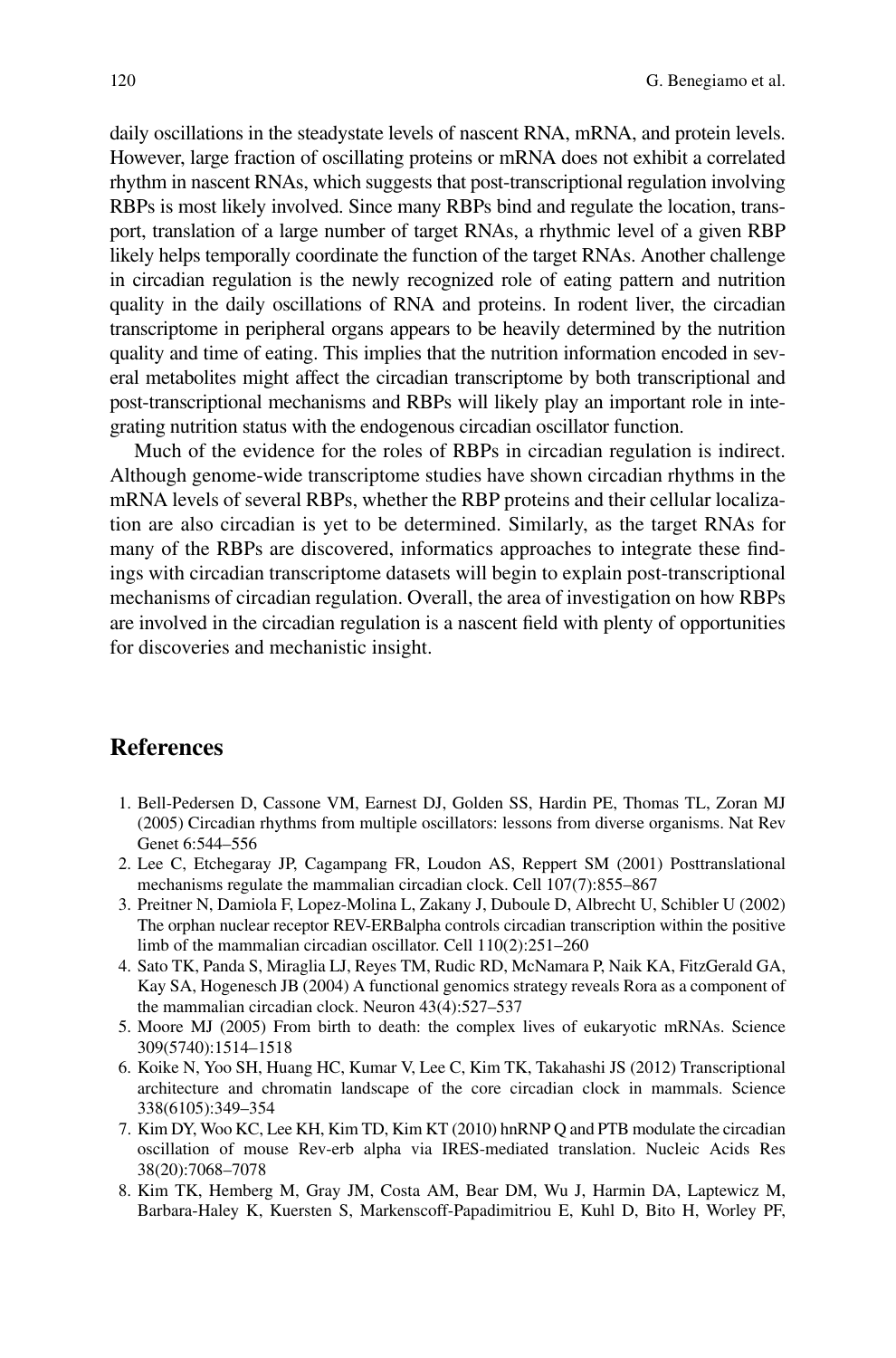<span id="page-14-0"></span>Kreiman G, Greenberg ME (2010) Widespread transcription at neuronal activity-regulated enhancers. Nature 465(7295):182–187

- 9. Fang B, Everett LJ, Jager J, Briggs E, Armour SM, Feng D, Roy A, Gerhart-Hines Z, Sun Z, Lazar MA (2014) Circadian enhancers coordinate multiple phases of rhythmic gene transcription in vivo. Cell 159(5):1140–1152
- 10. Brown SA, Ripperger J, Kadener S, Fleury-Olela F, Vilbois F, Rosbash M, Schibler U (2005) PERIOD1-associated proteins modulate the negative limb of the mammalian circadian oscillator. Science 308(5722):693–696
- 11. Duong HA, Robles MS, Knutti D, Weitz CJ (2011) A molecular mechanism for circadian clock negative feedback. Science 332(6036):1436–1439
- 12. Fuller-Pace FV (2006) DExD/H box RNA helicases: multifunctional proteins with important roles in transcriptional regulation. Nucleic Acids Res 34(15):4206–4215
- 13. Das R, Yu J, Zhang Z, Gygi MP, Krainer AR, Gygi SP, Reed R (2007) SR proteins function in coupling RNAP II transcription to pre-mRNA splicing. Mol Cell 26(6):867–881
- 14. Shi Y, Di Giammartino DC, Taylor D, Sarkeshik A, Rice WJ, Yates JR 3rd, Frank J, Manley JL (2009) Molecular architecture of the human pre-mRNA 3′ processing complex. Mol Cell 33(3):365–376. doi[:10.1016/j.molcel.2008.12.028](http://dx.doi.org/10.1016/j.molcel.2008.12.028)
- 15. Skourti-Stathaki K, Proudfoot NJ, Gromak N (2011) Human senataxin resolves RNA/DNA hybrids formed at transcriptional pause sites to promote Xrn2-dependent termination. Mol Cell 42(6):794–805. doi:[10.1016/j.molcel.2011.04.026](http://dx.doi.org/10.1016/j.molcel.2011.04.026)
- 16. Padmanabhan K, Robles MS, Westerling T, Weitz CJ (2012) Feedback regulation of transcriptional termination by the mammalian circadian clock PERIOD complex. Science 337(6094):599–602
- 17. Schmidt EE, Schibler U (1995) Cell size regulation, a mechanism that controls cellular RNA accumulation: consequences on regulation of the ubiquitous transcription factors Oct1 and NF-Y and the liver-enriched transcription factor DBP. J Cell Biol 128(4):467–483
- 18. Dibner C, Sage D, Unser M, Bauer C, d'Eysmond T, Naef F, Schibler U (2009) Circadian gene expression is resilient to large fluctuations in overall transcription rates. EMBO J 28(2):123-134
- 19. So WV, Rosbash M (1997) Post-transcriptional regulation contributes to Drosophila clock gene mRNA cycling. EMBO J 16(23):7146–7155
- 20. Reddy AB, Karp NA, Maywood ES, Sage EA, Deery M, O'Neill JS, Wong GK, Chesham J, Odell M, Lilley KS, Kyriacou CP, Hastings MH (2006) Circadian orchestration of the hepatic proteome. Curr Biol 16(11):1107–1115
- 21. Robles MS, Cox J, Mann M (2014) In-Vivo quantitative proteomics reveals a key contribution of post-transcriptional mechanisms to the circadian regulation of liver metabolism. PLoS Genet 10(1), e1004047
- 22. O'Neill JS, Reddy AB (2011) Circadian clocks in human red blood cells. Nature 469(7331): 498–503
- 23. Rodriguez J, Tang CH, Khodor YL, Vodala S, Menet JS, Rosbash M (2013) Nascent-Seq analysis of Drosophila cycling gene expression. Proc Natl Acad Sci U S A 110(4):E275–E284
- 24. Menet JS, Rodriguez J, Abruzzi KC, Rosbash M (2012) Nascent-Seq reveals novel features of mouse circadian transcriptional regulation. Elife 1, e00011
- 25. Mollet IG, Ben-Dov C, Felício-Silva D, Grosso AR, Eleutério P, Alves R, Staller R, Silva TS, Carmo-Fonseca M (2010) Unconstrained mining of transcript data reveals increased alternative splicing complexity in the human transcriptome. Nucleic Acids Res 38:4740–4754
- 26. Wang ET, Sandberg R, Luo S, Khrebtukova I, Zhang L, Mayr C, Kingsmore SF, Schroth GP, Burge CB (2008) Alternative isoform regulation in human tissue transcriptomes. Nature 456:470–476
- 27. Luco RF, Allo M, Schor IE, Kornblihtt AR, Misteli T (2011) Epigenetics in alternative pre- mRNA splicing. Cell 144:16–26
- 28. Nilsen TW, Graveley BR (2010) Expansion of the eukaryotic proteome by alternative splicing. Nature 463:457–463
- 29. Witten JT, Ule J (2011) Understanding splicing regulation through RNA splicing maps. Trends Genet 27:89–97
- 30. McGlincy NJ, Valomon A, Chesham JE, Maywood ES, Hastings MH, Ule J (2012) Regulation of alternative splicing by the circadian clock and food related cues. Genome Biol 13(6):R54